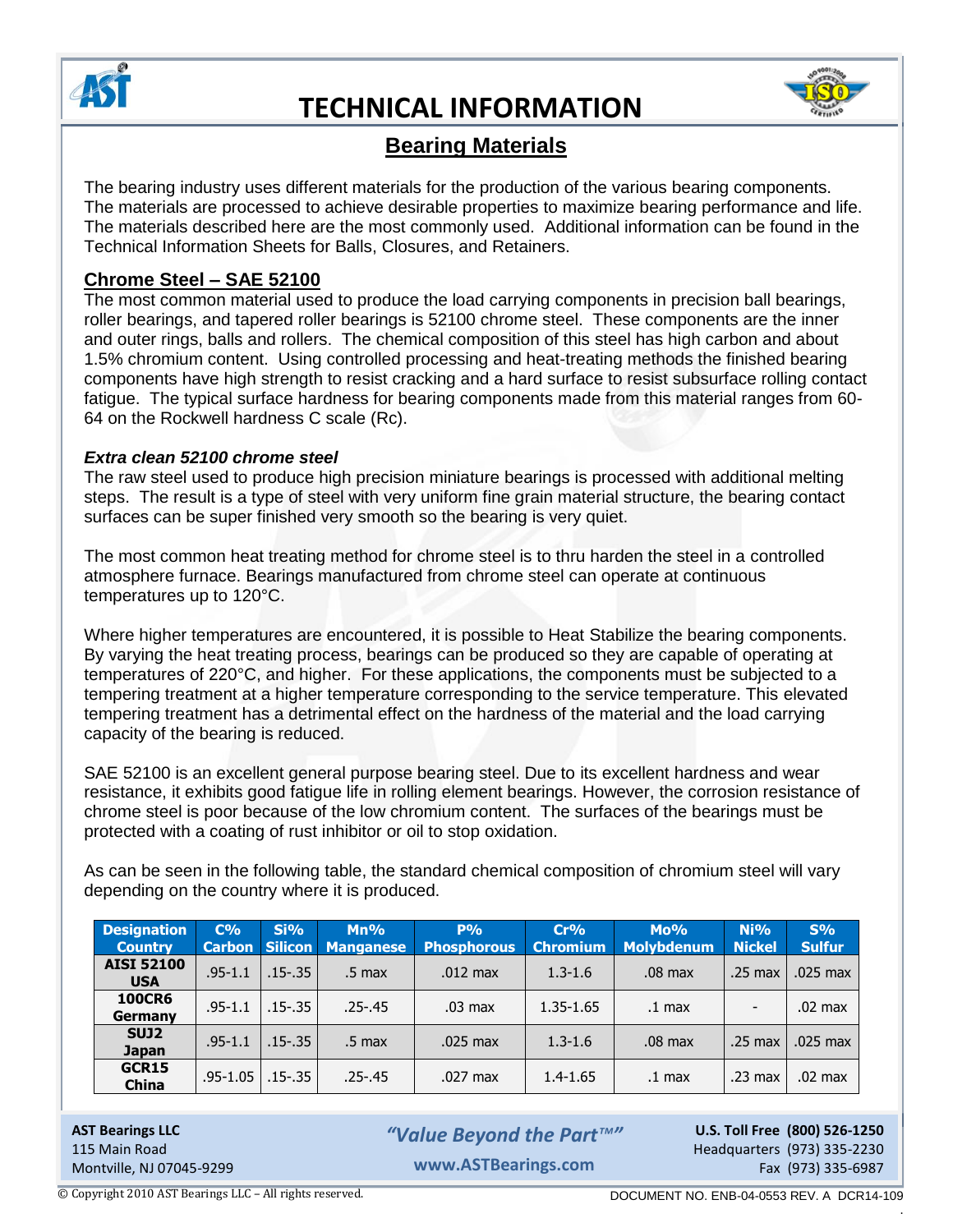



## **Stainless Steels**

Stainless steel materials are used to make bearing components because it is more resistant to surface corrosion due to the higher content of chromium (~18%) with the addition of nickel. The chromium reacts with oxygen to form a layer of chromium oxide on the surface, creating a passive film.

#### *Martensitic Stainless Steel- AISI 440C*

The carbon content in 400 series stainless steels is high enough so it can be hardened using standard heat-treating methods up to Rc58. Due to the lower hardness, the load carrying capacity is 20% lower in bearings made from this material, than they are with 52100 chrome steel bearings. The level of carbon content means the components are magnetic. The corrosion resistance is "good", when 440C material is exposed to fresh water and mild chemicals. This material is primarily used by US bearing manufacturers.

Miniature bearings made from conventional 440C stainless steel will be slightly noisy because the large carbides that normally concentrate at the grain boundaries are exposed in the raceway finishing process. Larger bore bearings are not as affected by this condition. Bearings made from 400 series stainless steel can operate at higher temperatures than chrome steel, up to 250°C continuous. Bearings made from this material are generally more expensive than chrome steel bearings.

### *Martensitic Stainless Steel – ACD34*

Many miniature bearing manufacturers make their rings and balls with a stainless steel material with slightly lower carbon and chromium content than AISI 440C – ACD34. After heat treatment, this material has smaller carbides so the bearing will have superior low noise characteristics while offering the same corrosion resistance as 440C. For bearings produced from this material, some manufacturers will publish the same load ratings as those for chrome steel. This is due to the use of tightly controlled heat treating methods that result in hardness up to Rc 60. Although this is one of the most widely used stainless steels for ball bearings, there is no AISI designation for this material.

#### *Martensitic Stainless Steel – SV30*

Martensitic stainless steel can be modified during the processing of the raw steel by lowering the carbon content and introducing nitrogen as an alloying element. The nitrogen increases the saturation of the chromium which transforms into chromium nitrides, instead of chromium carbides. The result is a high strength, high hardness steel with a superior microstructure that extends fatigue life by as much 100% (double) in certain applications. This material also offers better corrosion resistance than 440C and ACD34, up to 5 times. Bearings manufactured from this material can carry a price premium of 20- 40%. More information is available in the SV30 Technical Information Sheet.

#### *Heat Treatment of Bearing Steels*

When bearing steels are in their soft (unhardened) state, metallurgists refer to their structure as being in the pearlite state. In order to harden the steel it must be heated to a very high temperature and then cooled very rapidly. When heated in the heat treat furnace to 1,750˚F, the structure transforms from pearlite to what is known as austenite. After quenching (very rapid cooling), the structure then transforms from austenite to martensite. Once transformed to martensite, the steel becomes very hard. However, at this point it is not considered "thermally stabilized". This is because not all of the austenite transforms into martensite during the quenching process. This phenomenon is called "retained "austenite".

**AST Bearings LLC U.S. Toll Free (800) 526-1250** *"Value Beyond the Part™"* 115 Main Road Headquarters (973) 335-2230 Montville, NJ 07045-9299 **Fax (973) 335-6987 Exided WWW.ASTBearings.com** Fax (973) 335-6987 **www.ASTBearings.com**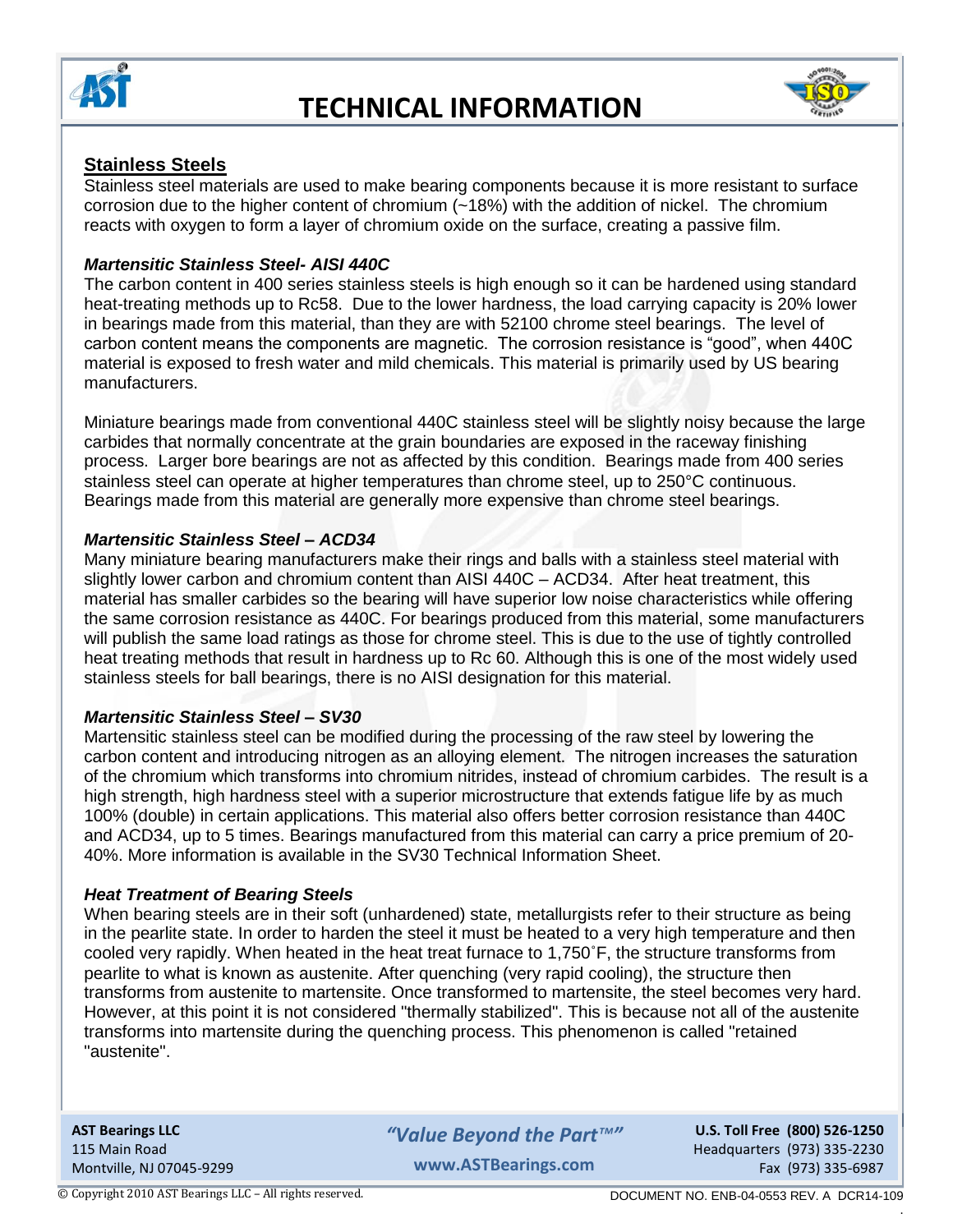



If the steel is not thermally stabilized, the retained austenite will over an extended period of time (possibly years) transform into martensite. This transformation is accompanied by an increase in volume that is called metallurgical growth (not to be confused with thermal growth). Metallurgical Growth will cause a change in dimension and form of any steel parts such as bearings' even at room temperature.

While not a problem with low precision commodity type bearings, in high precision (ABEC 5P, 7P, 9P) miniature bearings this lack of dimensional stability can cause problems. In order to eliminate this unwanted metallurgical growth, the steel must be subjected to thermal stabilization. This is accomplished by repeated cycles of chilling at -120˚F and tempering to transform a large percentage of the retained austenite to martensite.

The tables below show the chemical composition of the stainless steel alloys discussed above.

| <b>Designation</b><br><b>Country</b> | $C\%$<br><b>Carbon</b> | Si%<br>Silicon     | $Mn\%$<br><b>Manganese</b> | $P\%$<br><b>Phosphorous</b> | Cr%<br><b>Chromium</b> | $Mo\%$<br><b>Molybdenum</b> | Ni%<br><b>Nickel</b> | S%<br><b>Sulfur</b> |
|--------------------------------------|------------------------|--------------------|----------------------------|-----------------------------|------------------------|-----------------------------|----------------------|---------------------|
| <b>AISI 440C</b><br><b>USA</b>       | $.95 - 1.2$            | 1.0 <sub>max</sub> | 1.0 <sub>max</sub>         | $.04$ max                   | $16 - 18$              | .75 max                     | $.25 \text{ max}$    | $.03 \text{ max}$   |
| <b>SUS440C</b><br><b>JAPAN</b>       | $.95 - 1.2$            | 1.0 <sub>max</sub> | 1.0 <sub>max</sub>         | $.04$ max                   | $16 - 18$              | .75 max                     | $.25 \text{ max}$    | .03 max             |
| <b>9Cr18</b><br><b>CHINA</b>         | $.90 - 1.05$           | .75 max            | .75 max                    | .035 max                    | $16-19$                | .75 max                     | .23 <sub>max</sub>   | .03 max             |

### *Enhanced 440 Stainless Steel- ACD34*

| <b>Designation</b><br>Country    | $C\%$     | Si%                | $Mn\%$<br><b>Carbon Silicon Manganese</b> | $P\%$<br><b>Phosphorous</b> | Cr%<br><b>Chromium</b> | $Mo\%$<br>Molybdenum Nickel Sulfur | $Ni$ % | S%        |
|----------------------------------|-----------|--------------------|-------------------------------------------|-----------------------------|------------------------|------------------------------------|--------|-----------|
| <b>KS440</b><br><b>JAPAN</b>     | $.6 - .7$ | 1.0 <sub>max</sub> | 1.0 <sub>max</sub>                        | $.03 \text{ max}$           | $12 - 13.5$            | $.25 \text{ max}$                  |        | $.01$ max |
| <b>X65Cr13</b><br><b>GERMANY</b> | $.6 - .7$ | 1.0 <sub>max</sub> | 1.0 <sub>max</sub>                        | $.04$ max                   | $12 - 14$              | .75 max                            |        | .03 max   |

## *AISI316 Austenitic Stainless Steel*

Bearing components made from 300 series stainless steel materials have greater corrosion resistance and are non-magnetic because of the low carbon content. However, the tradeoff is that this material cannot be hardened so the bearings can only operate under low loads and speeds. The surfaces of the bearing undergo a chemical reaction with the oxygen called a passivation process; the passive film developed on the surface protects the bearing from corrosion. The corrosion resistance is best when the bearing is not completely submerged in liquid (such as underwater applications). Bearings made from this material are usually special order items requiring minimum quantities; in addition they are more expensive.

## *Other 300 Series Stainless Steel*

The bearing shields, seal washers and ball retainers are sometimes made from AISI303 or AISI304 stainless steel because they have moderate corrosion resistance and are better for forming into the various shapes.

## **Carbon Alloy Steel**

Carbon steel materials are used to produce various components of bearings and have two basic types, Medium versus Low Carbon Alloy Steel.

**AST Bearings LLC U.S. Toll Free (800) 526-1250** *"Value Beyond the Part™"* 115 Main Road Headquarters (973) 335-2230 Montville, NJ 07045-9299 **Fax (973) 335-6987 Exided WWW.ASTBearings.com** Fax (973) 335-6987 **www.ASTBearings.com**